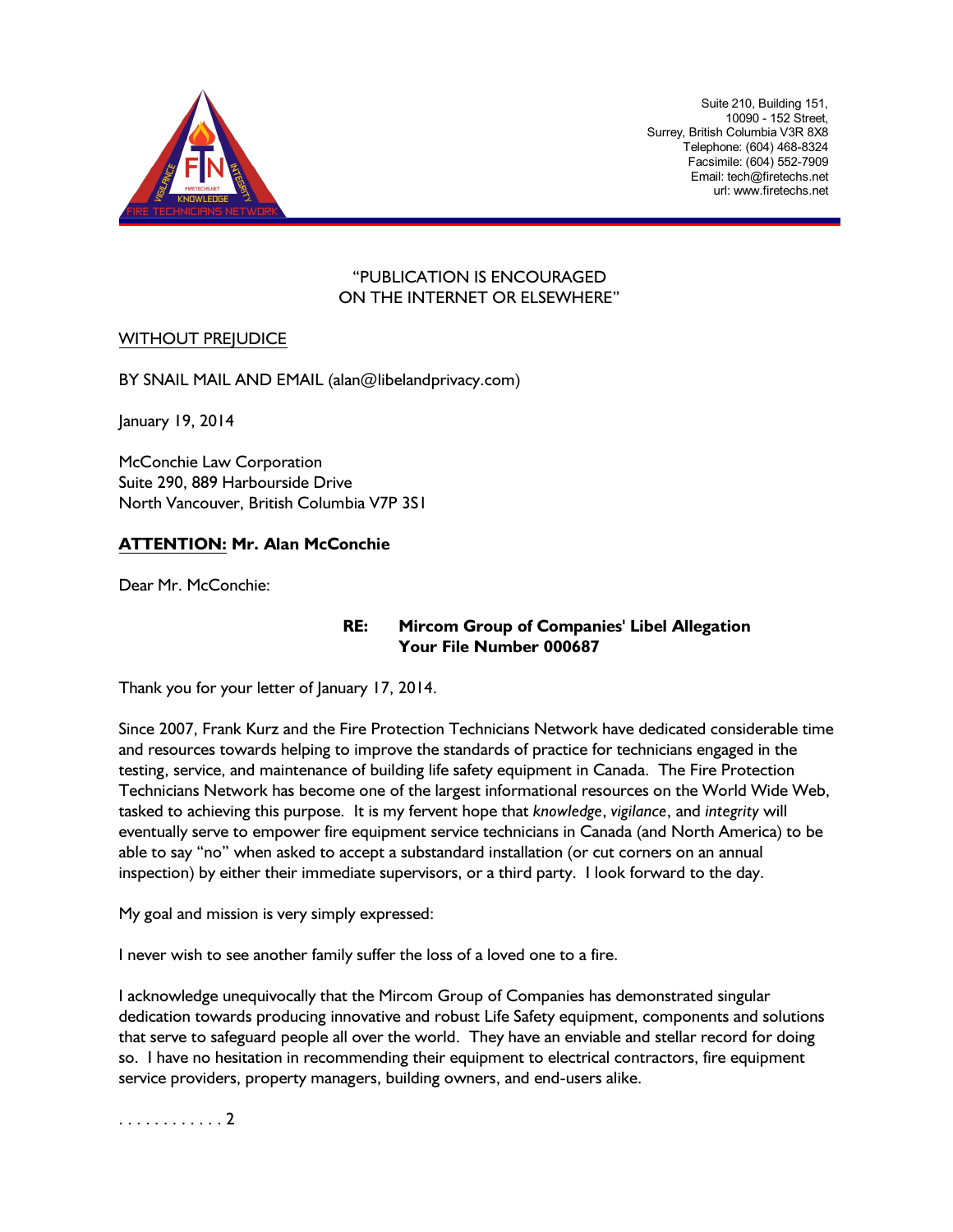# "PUBLICATION IS ENCOURAGED ON THE INTERNET OR ELSEWHERE"

What makes your correspondence of January 17, 2014 so troubling is that you seem to suggest that my motives are not only contrary to the public good and the stated goals of the organization I founded, but impugn a company that I have a great deal of respect for (and for the very reasons I mention in the opening paragraphs of this response). It is the poor practices of their technicians in the field, no doubt fostered by the culture of indifference and complacency so rampant within our industry, that has resulted in the publication of the articles you refer to as Schedules "C" through "H". How else would you explain what has occurred (and continues to affect the practice of technician employees of other companies working in Jurisdictions across North America)?

I have carefully reviewed the Schedule items you provided and wish to point out that they contain factual information backed by photographic evidence, and provide specific references to Mircom's own published installation instructions, as well as the Codes and Standards which apply in each individual case. These items have also served to formulate the basis from which a number of complaints have been advanced to the various Jurisdictional Authorities involved. These have, without exception, resulted in the issuance of appropriate corrective instructions to the installing contractors involved as well as much closer scrutiny of Mircom provided Verification Appendix "C" documentation within those Jurisdictions.

I take exception to your accusation (and your client's repeated inferences) that I have libelled Mircom in the Schedule items you indicate. While they do employ strong language ("botched", "bogus" as examples), they also present an honest, objective assessment of failed inspection "work" (performed by factory trained technicians no less) and are held up as examples of what individuals engaged in the performance of a Verification (or an annual inspection) should remain vigilant against. Let us take [Schedule](http://www.firetechs.net/Burning_Brick_Awards/Mircom/Mircom_Technologies_Botched_Richmond_Suppression_Inspection.asp) "E" as an example:

When Mircom's SENIOR technician in Vancouver is seen to perform an annual inspection of a suppression releasing panel mounted twelve feet from the floor (located above a "T-Bar" ceiling), I find myself harbouring sincere reservations over his ability to satisfy the professional credentials expressed in both Appendix "A's" of CAN/ULC-S536 and CAN/ULC-S537. This stands out as one of the worst examples of a botched inspection that I've seen in my thirty (30) year career. It's particularly troubling because he was performing this work within a community subject to a Bylaw requiring ASTTBC certification in the specific discipline (Special Suppression), which he DID NOT possess.

I have also, in no way, damaged Mircom's reputation. Their technicians' substandard work is entirely responsible for that. I am simply the conveyor of a *special mention* which I have dubbed the *[Burning](http://www.firetechs.net/Burning_Brick_Awards/burning_brick_award.asp) [Brick Award](http://www.firetechs.net/Burning_Brick_Awards/burning_brick_award.asp)*. I had hoped that Mircom (given the concern so recently and eloquently expressed over their reputation) would have responded sooner and in similar fashion to *[Levitt Safety's](http://www.firetechs.net/Burning_Brick_Awards/LevittSafety/Levitt_Safety_Botched_Service.asp)* and *[Acme](http://www.firetechs.net/Burning_Brick_Awards/AFS/active_fire_and_acme_fire_double_brickee_in_surrey.asp) Fire and [Safety's](http://www.firetechs.net/Burning_Brick_Awards/AFS/active_fire_and_acme_fire_double_brickee_in_surrey.asp)* Stirling examples. It is indeed unfortunate that certain individuals at Mircom (you could also including a number of other *Brickee* recipients) have chosen to adopt a more belligerent and confrontational attitude toward my efforts in *raising the bar* rather than focussing on addressing the issues that have frequently put them at odds with many Lower Mainland Jurisdictional Authorities and two important Canadian Standards.

. . . . . . . . . . . . 3